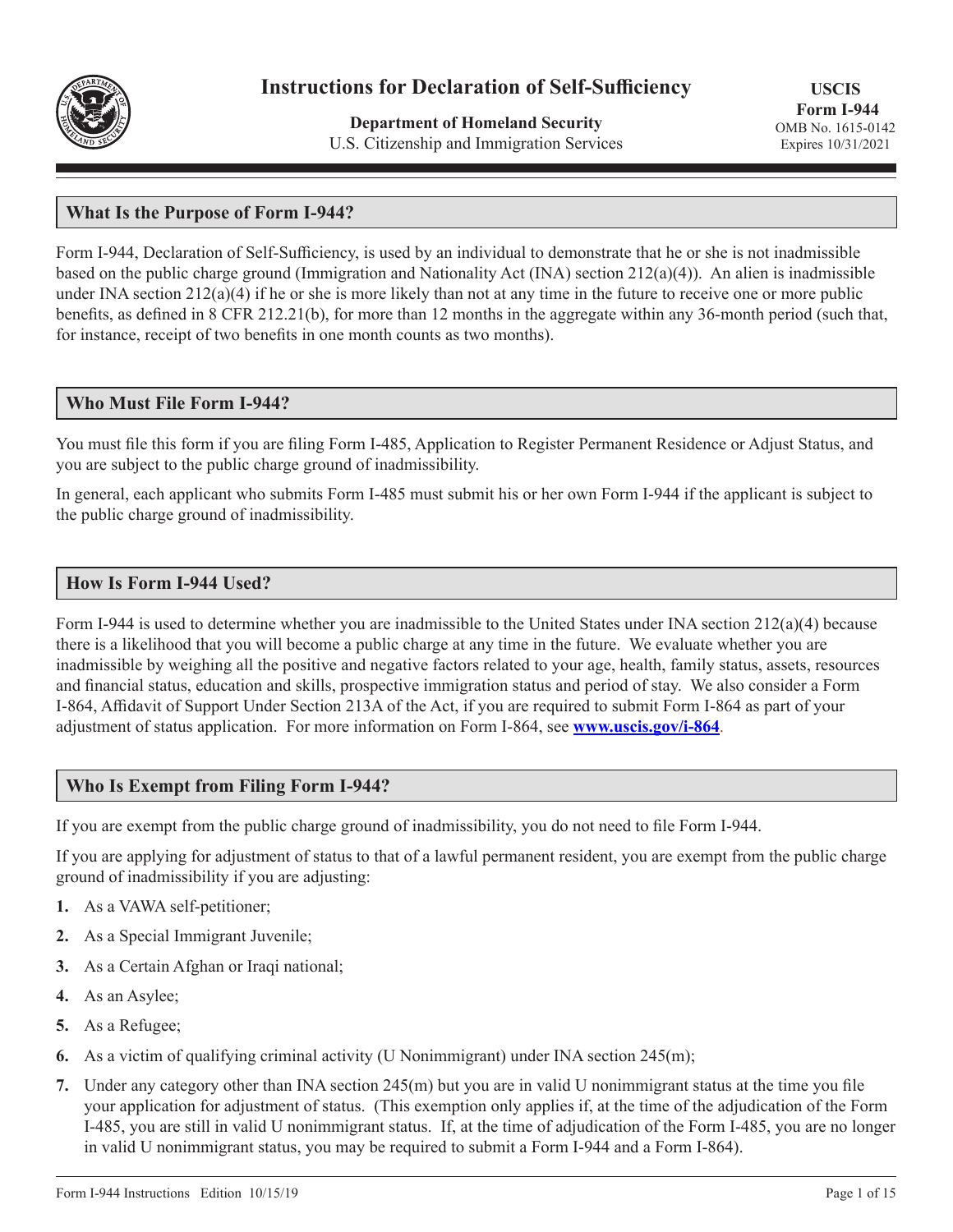- **8.** As a victim of human trafficking (T nonimmigrant) under section 245(l) of the INA;
- **9.** Under any category other than INA section 245(l), but you either have a pending application for T nonimmigrant status (Form I-914) that sets forth a prima facie case for eligibility, or are in valid T nonimmigrant status at the time you file your application for adjustment of status. (This exemption only applies if your Form I-914 is still pending and deemed to be prima facie eligible, or you are in valid T nonimmigrant status when we adjudicate your adjustment of status application);
- **10.** Under the Cuban Adjustment Act;
- **11.** Under the Cuban Adjustment Act for battered spouses and children;
- **12.** Based on dependent status under the Haitian Refugee Immigrant Fairness Act;
- **13.** Based on dependent status under the Haitian Refugee Immigrant Fairness Act for battered spouses and children;
- **14.** As a Lautenberg Parolee;
- **15.** Under the Indochinese Parole Adjustment Act of 2000;
- **16.** Based on continuous residence in the United States since before January 1, 1972 ("Registry");
- **17.** Under the Amerasian Homecoming Act;
- **18.** As a Polish or Hungarian Parolee;
- **19.** As Nicaraguans and other Central Americans under section 203 of the Nicaraguan Adjustment and Central American Relief Act (NACARA);
- **20.** As an American Indian Born in Canada (INA section 289) or the Texas Band of Kickapoo Indians of the Kickapoo Tribe of Oklahoma, Pub. L. 97-429 (Jan. 8, 1983); or
- **21.** As a spouse, child, or parent of a deceased soldier under the National Defense Authorization Act (NDAA).

# **General Instructions**

USCIS provides forms free of charge through the USCIS website. In order to view, print, or fill out our forms, you should use the latest version of Adobe Reader, which you can download for free at **http://get.adobe.com/reader/**.

**Signature.** Each declaration must be properly signed and filed. For all signatures on this declaration, USCIS will not accept a stamped or typewritten name in place of a signature. If you are under 14 years of age, your parent or legal guardian may sign the declaration on your behalf. A legal guardian may also sign for a mentally incompetent individual.

**Validity of Signatures.** USCIS will consider a photocopied, faxed, or scanned copy of the original, handwritten signature valid for filing purposes. The photocopy, fax, or scan must be of the original document containing the handwritten, ink signature.

**Evidence.** At the time of filing, you must submit all evidence and supporting documentation listed in the **What Evidence Must You Submit** and **Specific Instructions** sections of these Instructions. If you will be submitting the same documentation (such as tax return transcripts or birth certifications) for the I-485 or the I-864, you do not need to submit the documentation multiple times.

**Copies.** You should submit legible photocopies of documents requested, unless the Instructions specifically state that you must submit an original document. USCIS may request an original document at the time of filing or at any time during processing of an application, petition, or declaration. If USCIS requests an original document from you, it will be returned to you after USCIS determines it no longer needs your original.

**NOTE:** If you submit original documents when not required or requested by USCIS or the Immigration Court, **your original documents may be immediately destroyed after we receive them.**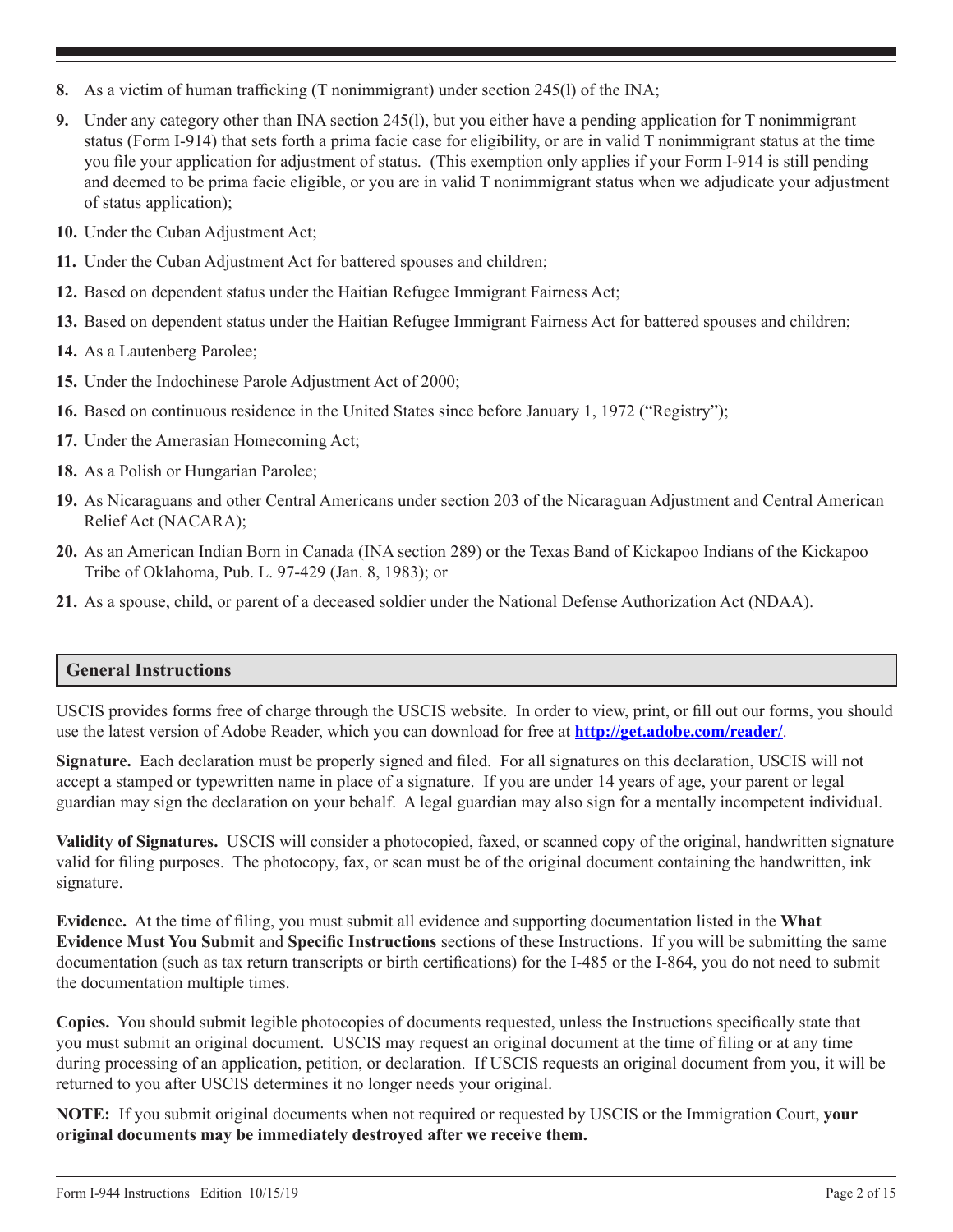**Translations.** If you submit a document with information in a foreign language, you must also submit a full English translation. The translator must sign a certification that the English language translation is complete and accurate, and that he or she is competent to translate from the foreign language into English. The certification must include the translator's signature. DHS recommends the certification contain the translator's printed name, the signature date, and the translator's contact information.

## **How To Fill Out Form I-944**

- **1.** Type or print legibly in black ink.
- **2.** If you need extra space to complete any item within this declaration, use the space provided in **Part 9. Additional Information** or attach a separate sheet of paper. Type or print your name and Alien Registration Number (A-Number) (if any) at the top of each sheet; indicate the **Page Number**, **Part Number**, and **Item Number** to which your answer refers; and sign and date each sheet.
- **3.** Answer all questions fully and accurately. If a question does not apply to you (for example, if you have never been married and the question asks, "Provide the name of your current spouse"), type or print "N/A" unless otherwise directed. If your answer to a question which requires a numeric response is zero or none (for example, "How many children do you have" or "How many times have you departed the United States"), type or print "None" unless otherwise directed.

## **Specific Instructions**

#### **Part 1. Information About You**

**Item Number 1. Your Current Legal Name.** Provide your legal name, as shown on your birth certificate or legal name change document. If you have two last names, include both and use a hyphen (-) between the names, if appropriate. Type or print your last, first, and middle names in each appropriate field.

**Item Number 2. U.S. Mailing Address.** Provide a valid U.S. mailing address.

**Item Number 3. Alien Registration Number (A-Number)** (if any)**.** An Alien Registration Number, otherwise known as an "A-Number," is typically issued to people who apply for, or are granted, certain immigration benefits. In addition to USCIS, Immigration and Customs Enforcement (ICE), U.S. Customs and Border Protection (CBP), Executive Office of Immigration Review (EOIR), and the Department of State (DOS) may also issue an A-Number to certain foreign nationals. If you were issued an A-Number, type or print it in the spaces provided. If you have more than one A-Number, use the space provided in **Part 9. Additional Information** to provide the information. If you do not have an A-Number or if you cannot remember it, leave this space blank.

**Item Number 4. USCIS Online Account Numbe**r (if any)**.** If you have previously filed an application or petition using the USCIS online filing system (previously called USCIS Electronic Immigration System (USCIS ELIS)), provide the USCIS Online Account Number you were issued by the system. You can find your USCIS Online Account Number by logging in to your account and going to the profile page. If you previously filed certain applications or petitions on a paper form through a USCIS Lockbox facility, you may have received a USCIS Online Account Access Notice issuing you a USCIS Online Account Number. You may find your USCIS Online Account Number at the top of the notice. If you were issued a USCIS Online Account Number, enter it in the space provided. The USCIS Online Account Number is not the same as an A-Number.

**Item Number 5. Date of Birth.** Enter your date of birth in mm/dd/yyyy format in the space provided. For example, type or print October 5, 1967 as 10/05/1967.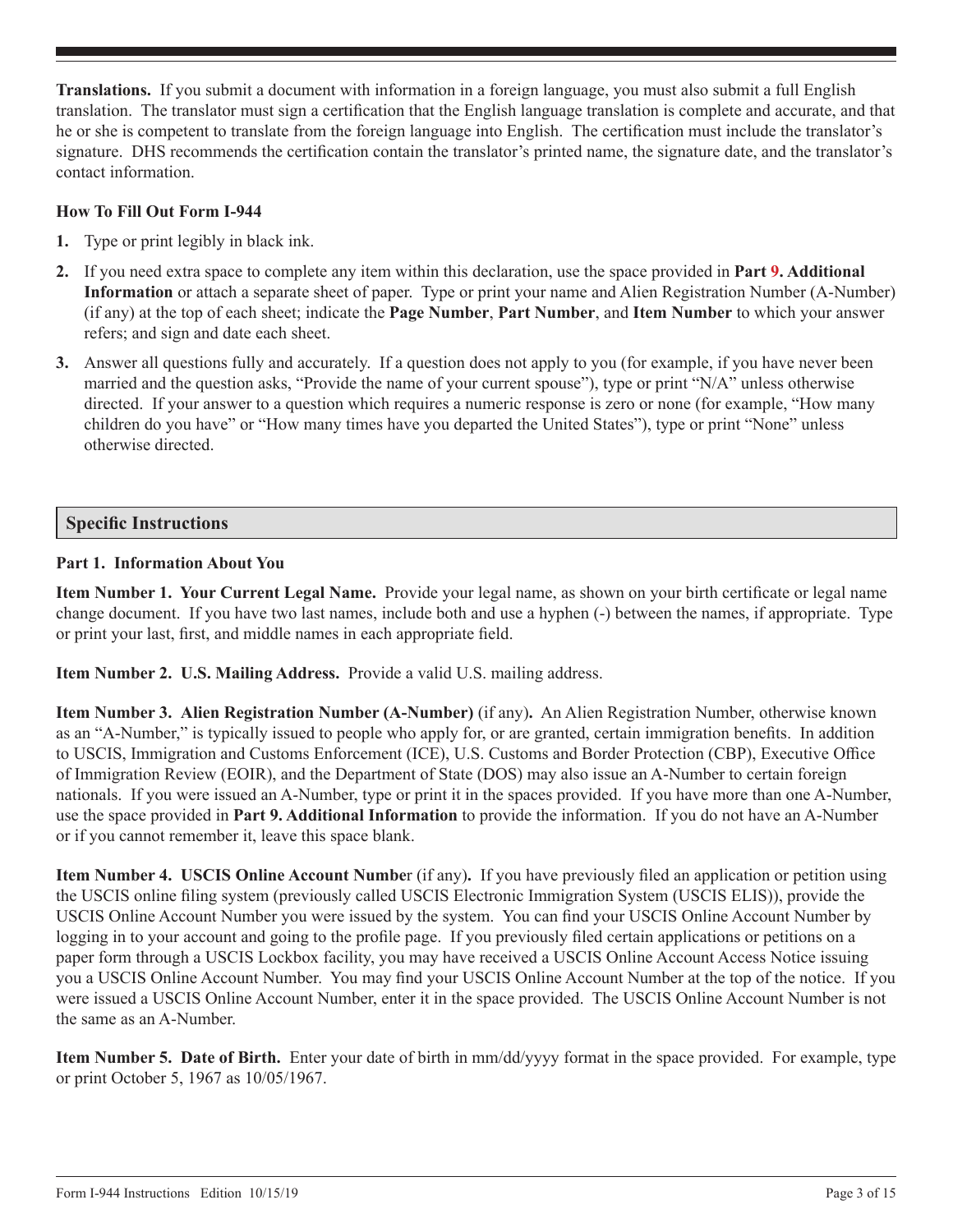**Item Number 6. Place of Birth.** Enter the name of the city or town, and country where you were born. Type or print the name of the country as it was named when you were born, even if the country's name has changed or the country no longer exists.

**Item Number 7. Country of Citizenship or Nationality.** Enter the name of the country where you are a citizen. This is not necessarily the country where you were born. If you are stateless, type or print the name of the country where you were last a citizen or national. If you are a citizen or national of more than one country, type or print the name of the foreign country that issued your last passport.

# **Part 2. Family Status (Your Household)**

USCIS will review your family status as a factor in the public charge inadmissibility determination, which includes an assessment of your household, as defined in 8 CFR 212.21(d). The term child includes stepchildren and adopted children, as provided in INA section 101(b)(1).

**Item Number 1. Household.** The following individuals are part of your household:

- **1.** If you are 21 years of age or older, or under the age of 21 and married, list the following household members in **Part 2.**, as applicable:
	- **A.** You;
	- **B.** Your spouse, if physically residing with you;
	- **C.** Your children (under the age of 21 and unmarried) physically residing with you;
	- **D.** Your other children (under the age of 21 and unmarried) not physically residing with you for whom you provide or are required to provide at least 50 percent of financial support, as evidenced by a child support order or agreement, a custody order or agreement, or any other order or agreement specifying the amount of financial support to be provided by you;
	- **E.** Any other individuals (including a spouse not physically residing with you) to whom you provide, or are required to provide, at least 50 percent of the individual's financial support, or who are listed as a dependent on your federal income tax return; and
	- **F.** Any individual who provides to you at least 50 percent of your financial support, or who lists you as a dependent on his or her federal income tax return.
- **2.** If you are a child (under the age of 21 and unmarried) list the following household members on the table in **Part 2.**, as applicable:
	- **A.** You;
	- **B.** Your children (under the age of 21 and unmarried) physically residing with you;
	- **C.** Your other children (under the age of 21 and unmarried), not physically residing with you for whom you provide or are required to provide at least 50 percent of financial support, as evidenced by a child support order or agreement, a custody order or agreement, or any other order or agreement specifying the amount of financial support to be provided by you;
	- **D.** Your parents, legal guardians, or any other individual providing or required to provide at least 50 percent of financial support to you as evidenced by a child support order or agreement, a custody order or agreement, or any other order or agreement specifying the amount of financial support to be provided by you;
	- **E.** Your parents' or legal guardians' other children (under the age of 21 and unmarried) physically residing with you;
	- **F.** Your parents' or legal guardians' other children (under the age of 21 and unmarried) not physically residing with you for whom the parent or legal guardian provides or is required to provide at least 50 percent of financial support, as evidenced by a child support order or agreement, a custody order or agreement, or any other order or agreement specifying the amount of financial support to be provided by the parents or legal guardians; and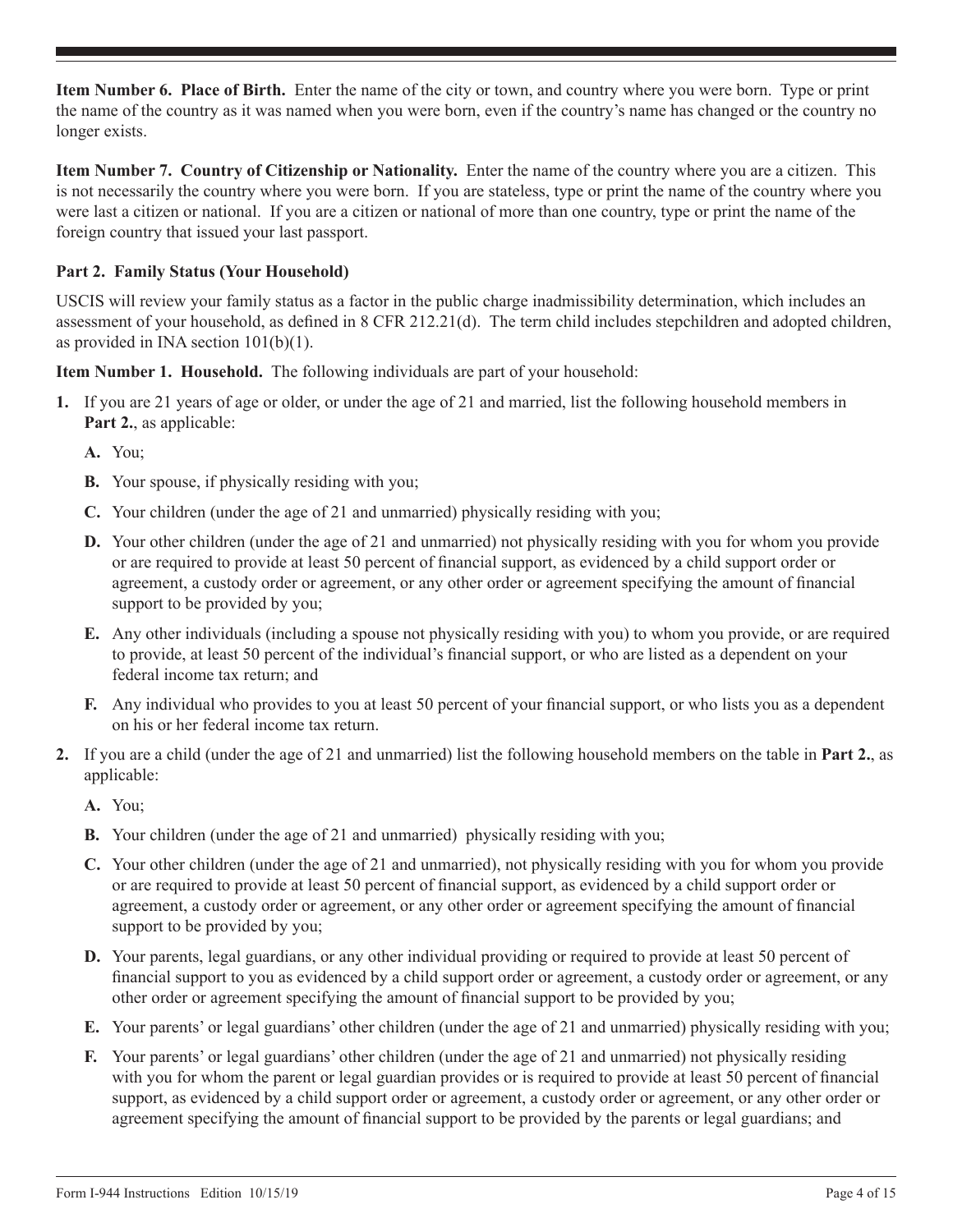**G.** Any other individual to whom your parents or legal guardians provide or other individuals provide, or are required to provide, at least 50 percent of financial support or who are listed as a dependent on your parents' or legal guardians' federal income tax return.

In addition to listing each household member's name (including yourself), also provide each individual's date of birth, relationship to you (for yourself, you must list "self"), A-Number (if any), and whether the individual is filing an immigration benefit application with you. If the individual is not filing an immigration benefit application with you, select "No" when asked "Is this individual filing an application for an immigration benefit with you or has this individual already filed an application?"

You will have at least one individual listed because you must include yourself.

## **Part 3. Your and Your Household Members' Assets, Resources, and Financial Status**

Your assets, resources, and financial status are factors USCIS considers when deciding whether you are inadmissible based on the public charge ground.

## *Household Income*

**Item Number 1. Household Income.** List your and your household members' annual gross (total) income from the most recent federal income tax returns, if any.

We will consider your household annual gross income, which includes your annual gross income, and any additional annual gross income from your household members listed in **Part 2.**

Your household's annual gross income should be at least 125 percent (100 percent if you are on active duty, other than in training, in the U.S. Armed Forces) of the Federal Poverty Guidelines for the most recent year as set by the U.S. Department of Health and Human Services (HHS) for the household size you listed in **Part 2.** See **<https://aspe.hhs.gov/poverty-guidelines>**.

If your household annual gross income is less than 125 percent of the Federal Poverty Guidelines based on your household size listed in **Part 2.**, you may demonstrate that the total value of your household's assets and resources is five times the difference between your household's annual gross income and 125 percent (100 percent if you are on active duty, other than in training, in the U.S. Armed Forces) of the Federal Poverty Guideline for your household size. However, if you are:

- **1.** The spouse or child (who has reached the age of 18) of a U.S. citizen: You have to show that the value of your assets is at least three times the difference between your household's annual gross income and 125 percent (100 percent if you are on active duty, other than in training, in the U.S. Armed Forces) of the Federal Poverty Guidelines for your household size.
- **2.** An orphan who will be adopted in the United States after you acquire permanent residence (or your parents will seek a formal recognition of the adoption abroad) and you will acquire citizenship under INA 320: You have to show that the value of your assets exceeds the difference between your household's annual gross income and 125 percent (100 percent if you are on active duty, other than in training, in the U.S. Armed Forces) of the Federal Poverty Guideline for your household size.

Provide the information regarding assets and resources in **Item Number 9.**

You must provide an IRS transcript(s) of your Federal income tax returns for the most recent tax year and the IRS transcript(s) of the household members whose income you are including. For information on obtaining federal income tax transcripts without a fee, see **<https://www.irs.gov/individuals/get-transcript>**. You may also use IRS Form 4506-T to request tax transcripts from the IRS. You are not required to have the IRS certify the transcript or photocopy unless we specifically instruct you to do so; a plain transcript is acceptable.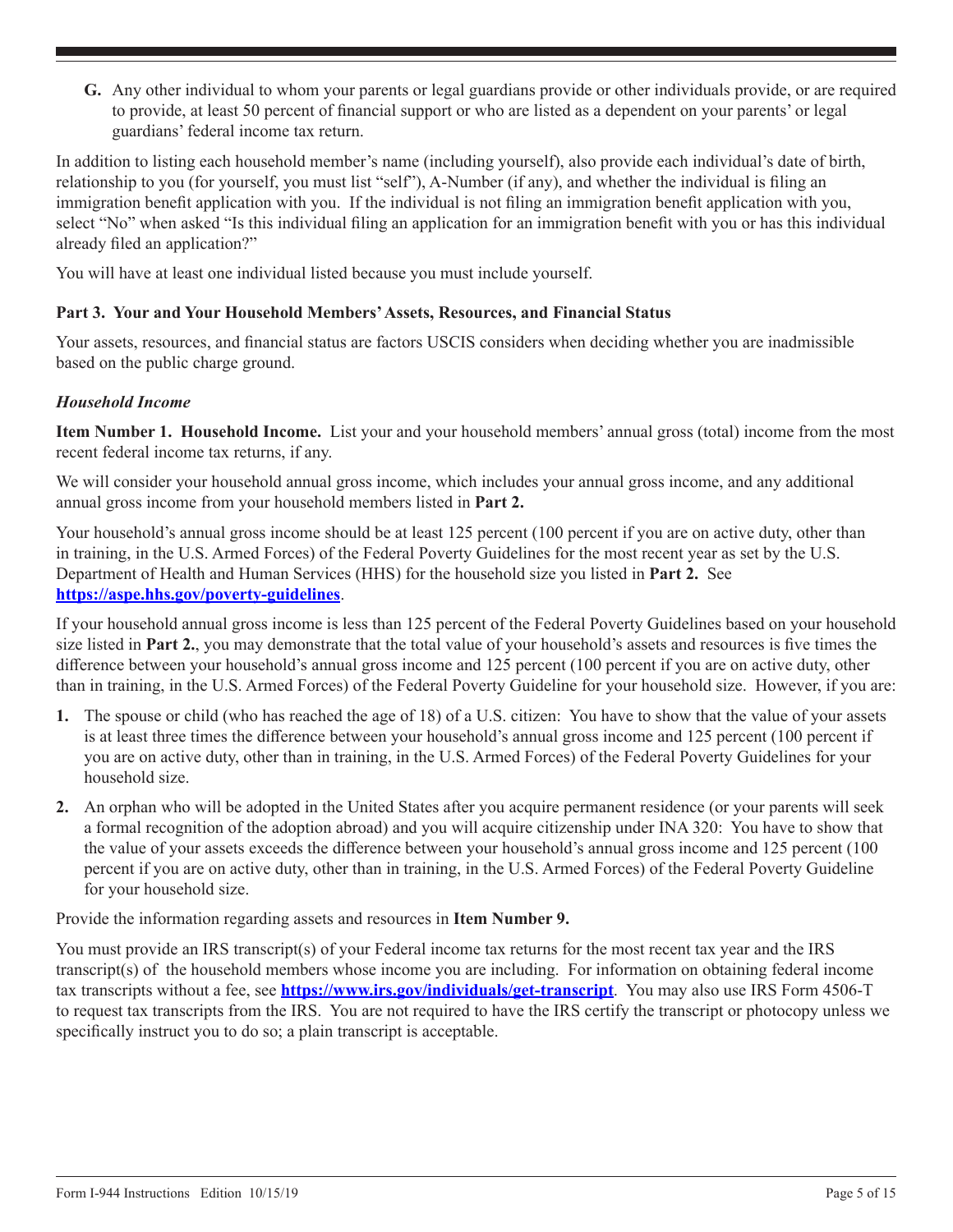If you are filing Form I-944 between January 1 and April 15 of any year, and you and/or your household members have not yet filed the current year's federal income tax return, submit IRS transcripts for the most recent tax year. At the time of interview on your application, an officer may request the tax return transcripts for the current tax year. Submit any tax transcripts for any income taxes that you or your household members filed with any foreign government if you or your household members were residing outside of the United States during any time within the most recent tax year and you were not required to file a federal individual income tax return with the United States government.

If you are a child (under the age of 21 and unmarried) and are listed as a dependent on your parents' income tax return, or if you are listed as a dependent on anyone else's income tax return, list the total income from that individual's tax returns and submit that individual's IRS tax transcripts for the most recent federal tax year in accordance with the instructions above.

If you were not required to file a federal income tax return in any of the prior three tax years, you may provide Form W-2 or a Social Security Statement providing a history of total annual income (gross income). If you provide a W-2 or Social Security Statement provide the listed wages, tips, or other compensation.

If you need extra space to complete this section, use the space provided in **Part 9. Additional Information**.

**Item Number 6. Additional Income.** If you or your household members received additional income on a continuing weekly, monthly or annual basis for the most recent tax year (for example, child support, unemployment benefits) and the income was **NOT** included in your or your household member's tax return transcript, provide the amount of additional income and all information requested. For information on non-taxable income see **[https://www.irs.gov/pub/irs-pdf/](https://www.irs.gov/pub/irs-pdf/p525.pdf) [p525.pdf](https://www.irs.gov/pub/irs-pdf/p525.pdf)**. Also, provide evidence of the additional income from any source in the United States or outside the United States in U.S. dollars.

Do not list income from any public benefits, as defined in 8 CFR 212.21(b) that you or your household members received as it is not counted towards income. Do not list any income listed in **Item Number 1.**, **Household Income**.

**Item Numbers 7.** and **8.** Identify whether any of the additional income comes from an illegal activity or source such as proceeds from illegal gambling or illegal drug sales or other activities and identify the amount.

## *Your Household's Assets and Resources*

**Item Number 9. Assets.** List only the assets that can be converted into cash within 12 months. Provide the value of any asset held in the United States or outside the United States, in U.S. dollars.

If you or a household member owns a home, you may include the net value of your or the household member's home as an asset. The net value of the home is the appraised value of the home, minus the sum of all loans secured by a mortgage, trust deed, or other lien on the home. If you wish to include the net value of your or your household member's home, then you must include documentation demonstrating that you or the household member owns it, a recent appraisal by a licensed appraiser, and evidence of the amount of all loans secured by a mortgage, trust deed, or other lien on the home.

You may not include the net value of an automobile unless you or your household member shows that you or your household member have/has more than one automobile, and at least one automobile is not included as an asset.

If you list assets or resources, submit evidence of the value of your or your household member(s)'s assets. You must include the name of the asset holder, a description of the asset, proof of ownership, and the basis for the owner's claim of its net cash value. Evidence of assets and resources include:

- **1.** Checking and savings account statements;
- **2.** Annuities;
- **3.** Stocks and bonds (cash value)/certificates of deposit;
- **4.** Retirement accounts and educational accounts;
- **5.** Net cash value of real estate holdings; and
- **6.** Any other evidence of substantial assets that can be easily converted into cash.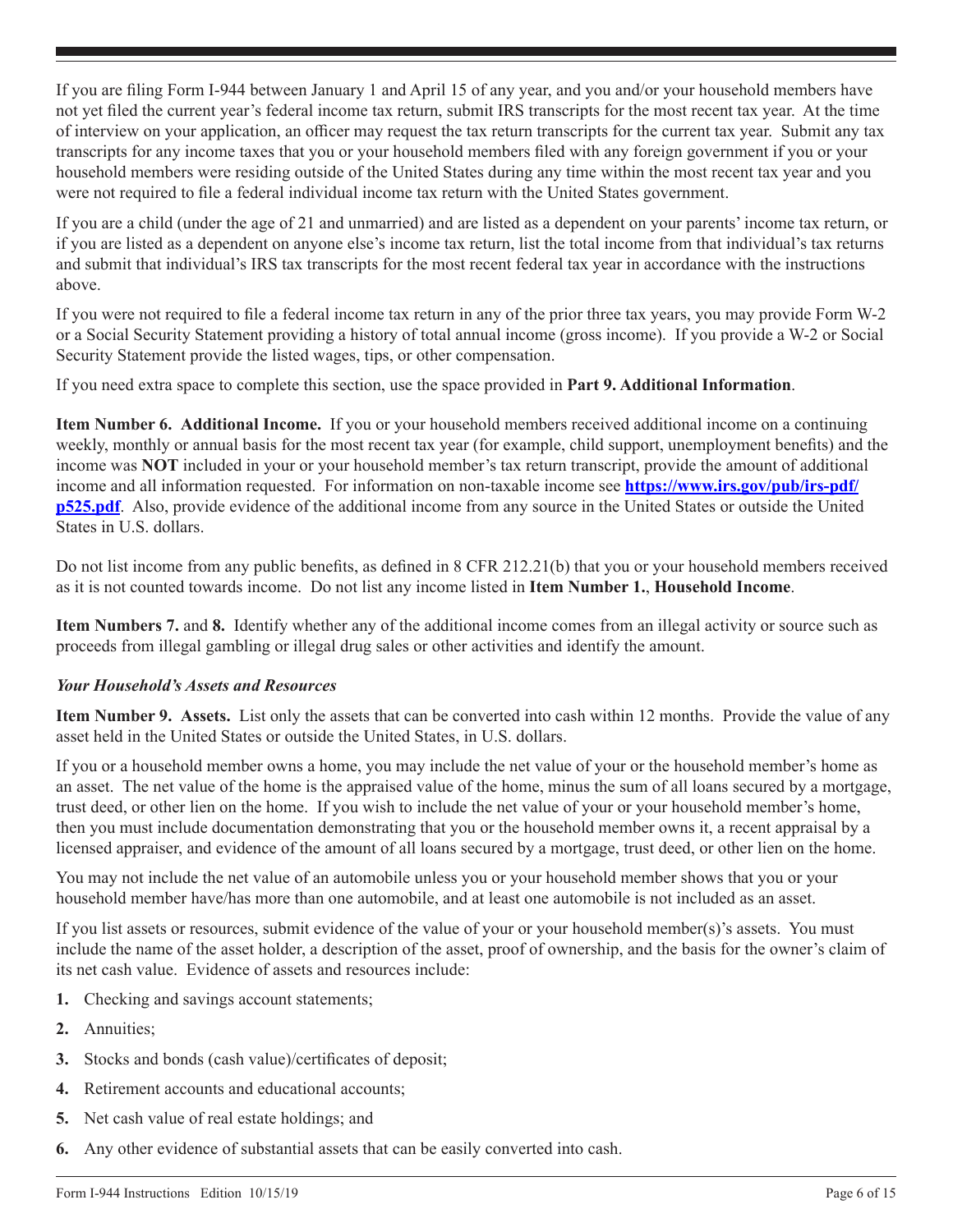If you need extra space to complete this section, use the space provided in **Part 9. Additional Information**.

For checking and savings accounts, you must provide account statements from the bank(s) covering at least 12 months prior to filing the application. You can also provide any documentation from the household members' assets. For additional information, see **www.uscis.gov/greencard/public-charge**.

## *Liabilities/Debts*

**Item Number 10. Liabilities/Debts.** Provide a list of all your liabilities or debts. Examples of liabilities and debts include mortgages, car loans, unpaid child or spousal support, unpaid taxes, and credit card debt. Provide documentation for each liability or debt. If you need extra space to complete this section, use the space provided in **Part 9. Additional Information**.

#### *Credit Report and Score*

**Item Numbers 11.** - **12. Credit Card Score and Report.** USCIS will review your U.S. credit report and the credit score submitted with your declaration, if available, to review your financial status. If it is available, identify the latest credit score number.

You can obtain a free credit report once a year under the Fair Credit Reporting Act from each one of the three credit reporting agencies. You are only required to provide one credit report from any of the three nationwide credit reporting agencies, Equifax, Experian, and TransUnion. See **https://www.usa.gov/credit-reports** for more information. If there are any errors in the credit report, you should provide evidence from the credit reporting agency that demonstrates that you reported the error and that the error is under investigation or has been resolved.

If you have any negative history in your credit report, you may provide an explanation in the designated area of this form. Negative credit history may include delinquent accounts, debt collections, charge-offs (delinquent accounts deemed unlikely to be collected), repossession, foreclosure, judgments, tax liens, or bankruptcy on your credit report.

If you do not have a credit report or credit score, provide documentation that demonstrates that you do not have a credit report or score with a credit bureau. You may provide evidence of continued payment of bills if there is no credit report or credit score.

**Item Number 14. Bankruptcy.** Indicate whether or not you have ever filed for bankruptcy. If you answered "Yes," list all the times you filed for bankruptcy, including the type (if filed in the United States), place of filing and the date of the bankruptcy. Provide evidence of the resolution of each bankruptcy, if available.

## *Health Insurance*

**Item Number 15. Health Insurance.** If you currently have health insurance, provide the following:

- **1.** For each policy, a copy of each policy page showing the terms and type of coverage and individuals covered; or
- **2.** Letter on the company letter head or other evidence from your health insurance company stating you are currently enrolled in health insurance and providing the terms and type of coverage; or
- **3.** The latest Form 1095-B, Health Coverage; Form 1095-C, Employer-Provided Health Insurance Offer and Coverage (if available) with evidence of renewal of coverage for the current year.

A health insurance card is insufficient without effective and expiration dates. If you answered "No," to **Item Number 15.** proceed to **Item D.**

**Item A.** Indicate whether or not you have received a Premium Tax Credit or Advanced Premium Tax Credit Tax Credit for your health insurance. Provide a transcript copy of the IRS Form 8963 Report of Health Insurance Provider Information, Form 8962 Premium Tax Credit (PTC), and a copy of Form 1095A, Health Insurance Marketplace Statement.

**Item B.** Provide the annual amount of deductible or annual premium of your health insurance. Provide documentation of the amount of deductible or premium.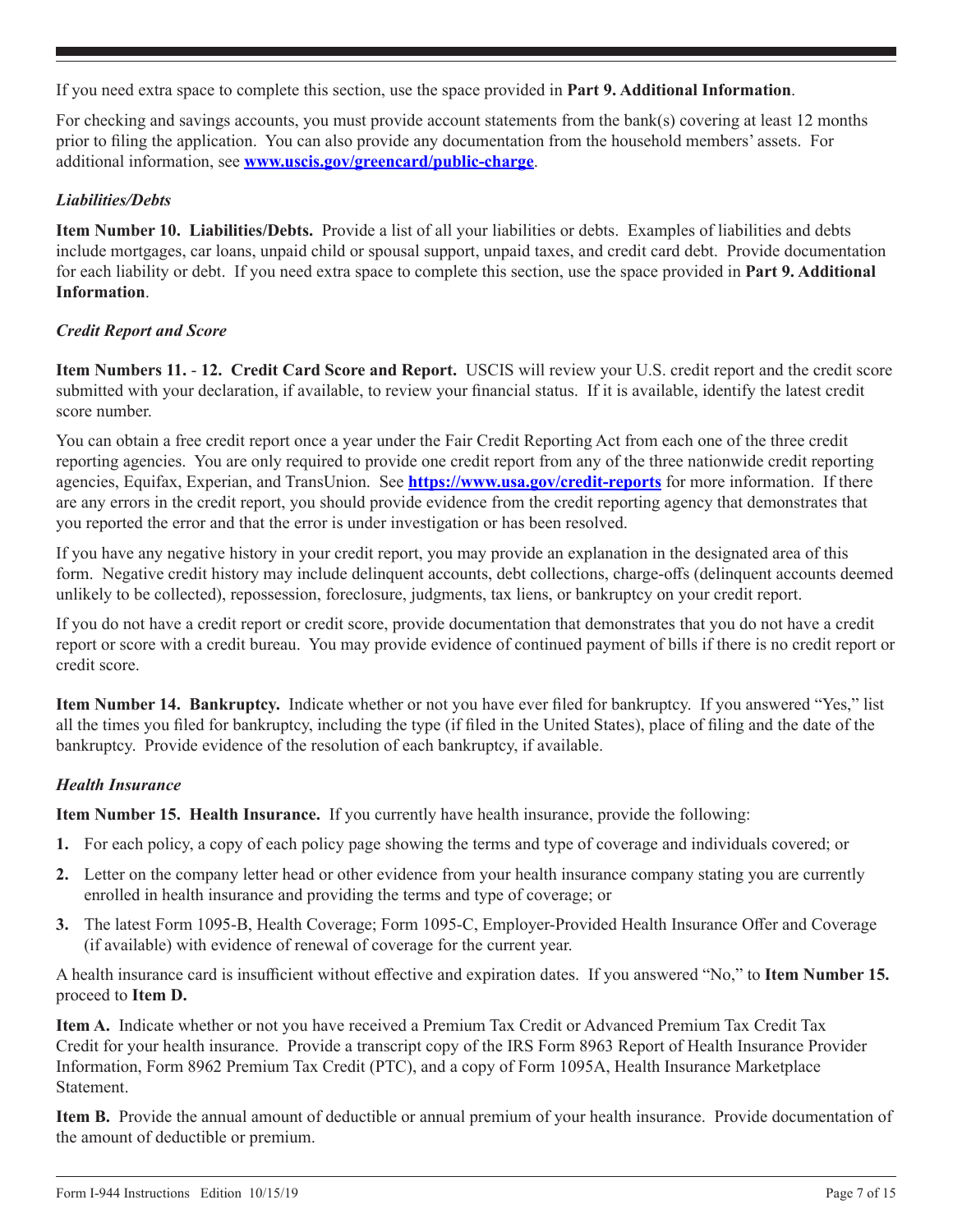**Item C.** Indicate the date when your insurance terminates or when it must be renewed and provide documentation.

**Item D.** Indicate whether you have enrolled or soon will enroll in health insurance but your insurance coverage has not started yet. If you answer "Yes," provide a letter or other evidence from the insurance company showing that you have enrolled in or have a future enrollment date for a health insurance plan. The letter or other evidence must include the terms, the type of coverage, that you are the individual covered, and the date when the coverage begins.

If you answered "No," you may provide information on how you plan to pay for reasonably anticipated medical costs.

If you have federally funded Medicaid for health insurance, please include the benefit in **Item Numbers 15.** and **16.**

USCIS reviews Form I-693, Report of Medical Examination and Vaccination Record, or Form DS-2053, Medical Examination for Immigrant or Refugee Applicant, to determine whether you have a medical condition that will affect your ability to work, attend school, or care for yourself.

You may provide any documentation that may outweigh any negative factors related to a medical condition, including but not limited to, information provided by a civil surgeon or a panel physician on a medical examination. You may also provide an attestation from your treating physician regarding the prognosis of any medical condition and whether this medical condition impacts your ability to work or go to school. You may also provide evidence of sufficient assets and resources to pay the costs of any reasonably anticipated medical treatment.

## *Public Benefits*

#### **Item Number 16. Application, Receipt or Certification of Public Benefits.**

Please provide the information requested about your (the alien's) application or certification for, or receipt of, public benefits. Please provide all requested information about each public benefit regardless of amount or duration, as USCIS will calculate the duration of the public benefit. If you received public benefits intermittently throughout the year, provide each instance separately. For example, if you received SNAP from January to February and June to December, provide the information as two separate instances. If you require additional space, please use the space provided in **Part 9. Additional Information**.

Receipt means when a benefit-granting agency provides or has provided a public benefit to you whether in the form of cash, voucher, services, or insurance coverage. USCIS will only consider the amount received by or attributable to the alien.

In the space provided, indicate whether you have ever received, currently receive, or are currently certified to receive any of the following public benefits. (You must respond even if you fall within one of categories of individuals for whom receipt of public benefits will not be considered – see the table below for evidence that must be provided to document that you qualify for the exclusion). Please select all that apply.

- **1.** Any Federal, State, local, or tribal cash assistance for income maintenance;
- **2.** Supplemental Security Income (SSI);
- **3.** Temporary Assistance for Needy Families (TANF);
- **4.** Federal, State or local cash benefit programs for income maintenance (often called "General Assistance" in the State context, but which may exist under other names);
- **5.** Supplemental Nutrition Assistance Program (SNAP, or formerly called "Food Stamps");
- **6.** Section 8 Housing Assistance under the Housing Choice Voucher Program;
- **7.** Section 8 Project-Based Rental Assistance (including Moderate Rehabilitation);
- **8.** Public Housing under the Housing Act of 1937, 42 U.S.C. 1437 et seq.; and
- **9.** Federally funded Medicaid.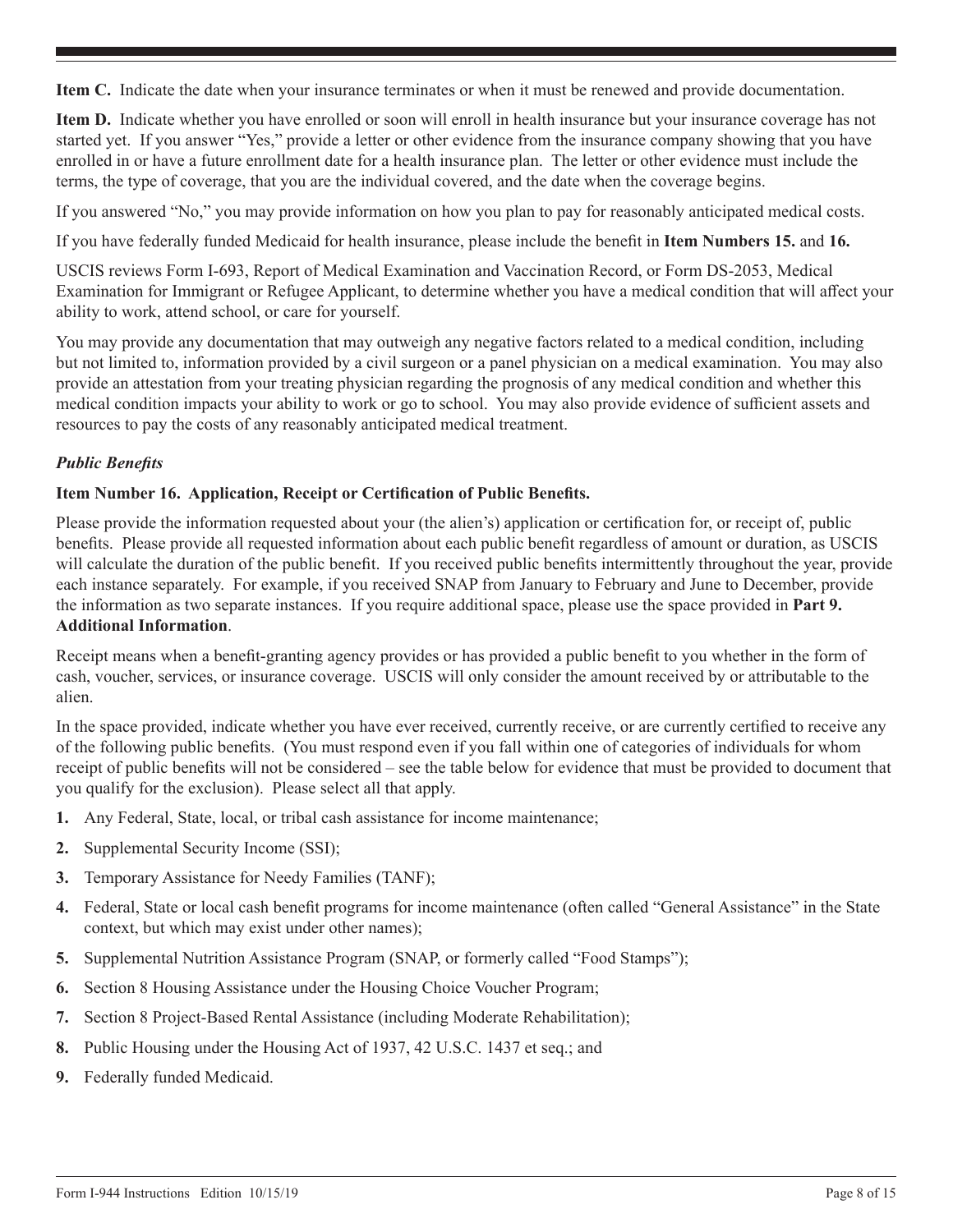**NOTE:** For benefits received before October 15, 2019, you only need to report receipt of SSI, cash, TANF, General Assistance, and benefits received for long-term institutionalization. You do not need to report receipt of SNAP, Medicaid (other than Medicaid benefits used to fund long-term institutionalization), Section 8 Housing Assistance under the Housing Choice Voucher Program, Section 8 Project-Based Rental Assistance (including Moderate Rehabilitation), and Public Housing under the Housing Act of 1937, 42 U.S.C. 1437 et seq. if received before October 15, 2019. These benefits were excluded from consideration for public charge inadmissibility purposes under the guidance in place before October 15, 2019, and therefore will not be considered if received only before October 15, 2019.

If you have not received any public benefits, please select that option.

If you are not currently certified to receive any public benefits, please select that option.

In the space provided, indicate whether you have ever applied for a public benefit listed above but your application was denied or rejected; provide documentation of the denial or rejection.

As part of the public charge inadmissibility determination under INA section  $212(a)(4)$ , we will generally consider any past, current receipt, or certification of future receipt of public benefits.

**NOTE:** To the extent that States give the same name to their Federal Medicaid program and the state-only funded health insurance program, aliens will not be required to report the receipt of the state-only funded health insurance.

The following is a list of exclusions from the public benefit receipt consideration listed above. If you belong to one of the following categories, submit the evidence listed for the applicable categories.

| <b>Exclusion</b>                        | <b>Description</b>                                                                                                                                                                                                                                                                                                                                                                                                                                                                                                                                                                                  | Evidence you must submit to qualify for<br>exclusion (as applicable)                                                                                                                                                                                                                                                                                          |
|-----------------------------------------|-----------------------------------------------------------------------------------------------------------------------------------------------------------------------------------------------------------------------------------------------------------------------------------------------------------------------------------------------------------------------------------------------------------------------------------------------------------------------------------------------------------------------------------------------------------------------------------------------------|---------------------------------------------------------------------------------------------------------------------------------------------------------------------------------------------------------------------------------------------------------------------------------------------------------------------------------------------------------------|
| U.S. Armed<br>Forces Service<br>Members | At the time the public benefit was received at<br>the time you file your Form I-485, or at time of<br>adjudication of your Form I-485, you are:<br>An alien enlisted in the U.S. Armed Forces,<br>$\bullet$<br>or serving in active duty or in the Ready<br>Reserve component of the U.S. Armed<br>Forces; or<br>The spouse or child of an individual<br>$\bullet$<br>enlisted in the U.S. Armed Forces, or<br>serving in active duty or in the Ready<br>Reserve component of the U.S. Armed<br>Forces.                                                                                             | Service Members: Certified evidence<br>$\bullet$<br>of alien's enlistment/service issued by<br>the authorizing official of the executive<br>department in which service member is<br>serving.<br>Spouses and Children of Service Members:<br>$\bullet$<br>Form DD-1173, United States Uniformed<br>Services Identification and Privilege Card<br>(Dependent). |
| Federally-funded<br>Medicaid            | Receipt by an alien under 21 years of age;<br>$\bullet$<br>The recipient of Medicaid payment(s) for<br>$\bullet$<br>an "emergency medical condition";<br>The receipt of Medicaid for services<br>$\bullet$<br>provided under the Individuals with<br>Disabilities Education Act (IDEA);<br>The receipt of Medicaid for school-based<br>$\bullet$<br>non-emergency benefits for children<br>who are of an age eligible for secondary<br>education as determined under state law; or<br>Receipt during pregnancy and during the<br>$\bullet$<br>60-day period after the last day of the<br>pregnancy. | A statement with information regarding<br>$\bullet$<br>the "emergency medical condition"<br>determination (if applicable);<br>Documentation of these payments under the<br>$\bullet$<br>IDEA or school-based service; or<br>Pregnancy verification letter from medical<br>$\bullet$<br>professional including estimated duration of<br>pregnancy.             |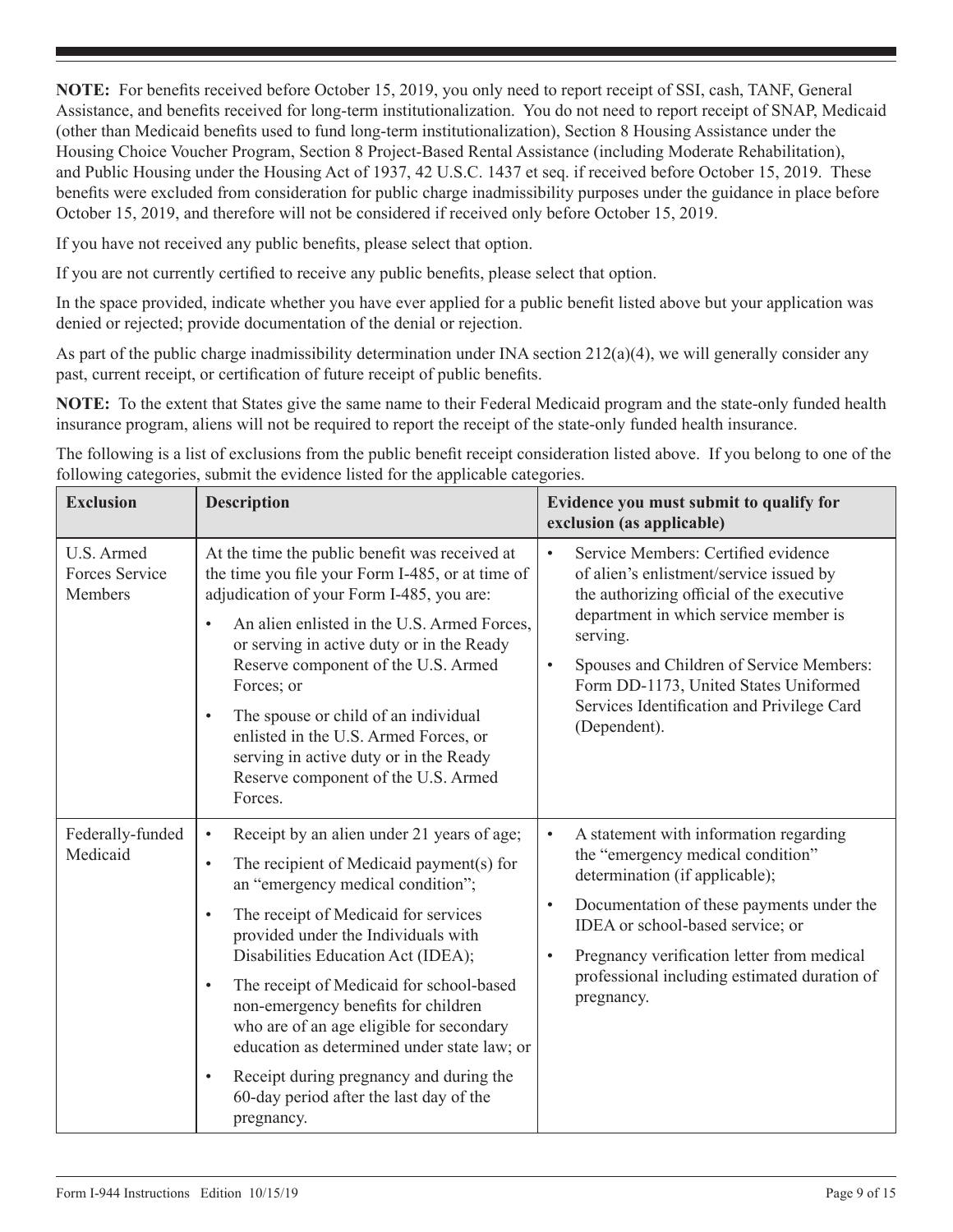| <b>Exclusion</b>                                                                                 | <b>Description</b>                                                                                                                                                                                                                                                                                                                                                                                                                                                                                                                                                                                                                                                                                                           | Evidence you must submit to qualify for<br>exclusion (as applicable)                                                                                                                                                                                                                                                                      |
|--------------------------------------------------------------------------------------------------|------------------------------------------------------------------------------------------------------------------------------------------------------------------------------------------------------------------------------------------------------------------------------------------------------------------------------------------------------------------------------------------------------------------------------------------------------------------------------------------------------------------------------------------------------------------------------------------------------------------------------------------------------------------------------------------------------------------------------|-------------------------------------------------------------------------------------------------------------------------------------------------------------------------------------------------------------------------------------------------------------------------------------------------------------------------------------------|
| Children<br>Acquiring U.S.<br>Citizenship                                                        | Child of U.S. citizens whose lawful admission<br>$\bullet$<br>for permanent residence and subsequent<br>residence in the legal and physical custody<br>of their U.S. citizen parent will result in<br>the child's automatically acquiring U.S.<br>citizenship upon meeting the eligibility under<br>INA 320; or<br>Child of U.S. citizens whose lawful<br>admission for permanent residence will result<br>automatically in the child's acquisition of<br>citizenship upon finalization of adoption (if<br>the child satisfies the requirements applicable<br>to adopted children under INA $101(b)(1)$ ), in<br>the United States by the U.S. citizen parent(s),<br>upon meeting the eligibility criteria under INA<br>320. | Evidence that you are the child of a<br>$\bullet$<br>United States citizen, who will be eligible<br>for acquisition of citizenship under INA<br>320 and the evidentiary requirements to<br>meet the qualifications to demonstrate<br>citizenship. For more information, see<br>Form N-600, Application for Certificate of<br>Citizenship. |
| <b>Public Benefits</b><br>While in an<br>Immigration<br>Category<br>Exempt from<br>Public Charge | Received public benefits while in a<br>$\bullet$<br>category that is exempt from public charge<br>inadmissibility; or<br>Received public benefits while in a category<br>$\bullet$<br>for which you received a waiver for public<br>charge inadmissibility.                                                                                                                                                                                                                                                                                                                                                                                                                                                                  | Information that evidences your status or<br>$\bullet$<br>that you received a waiver for the public<br>charge ground of inadmissibility, such as:<br>Approval notice (such as Form I-797,<br>$\bullet$<br>Notice of Action); or<br>Form I-94, Arrival/Departure Record.<br>$\bullet$                                                      |

## **Documentation**

If you have applied for, are currently receiving, previously received, or are certified to receive in the future any of the public benefits listed above, provide evidence in the form of a letter, notice, certification, or other agency document that contains the following:

- **1.** Your name;
- **2.** Name and contact information for the public benefit-granting agency;
- **3.** Type of public benefit;
- **4.** Date you were authorized to start receiving the benefit or date your coverage starts; and
- **5.** Date benefit or coverage ended or expires (mm/dd/yyyy) (if applicable).

If you have applied for, are currently receiving, previously received or are certified to receive public benefits but an exclusion applies, please indicate whether an exclusion applies to you in **Item Number 19.** and provide the evidence listed in the chart above to demonstrate why the benefit should not be considered.

**Item Number 17. Disenrollment from Public Benefits.** If you answer "Yes" to **Item Number 17.**, please provide evidence of your disenrollment or your request to disenroll if the public benefit granting agency has not processed your request.

**Item Number 25. Withdrawing a Public Benefit Application.** If you had applied for a public benefit but withdrew your application, provide evidence demonstrating that the public benefit granting agency received your request to withdraw the application.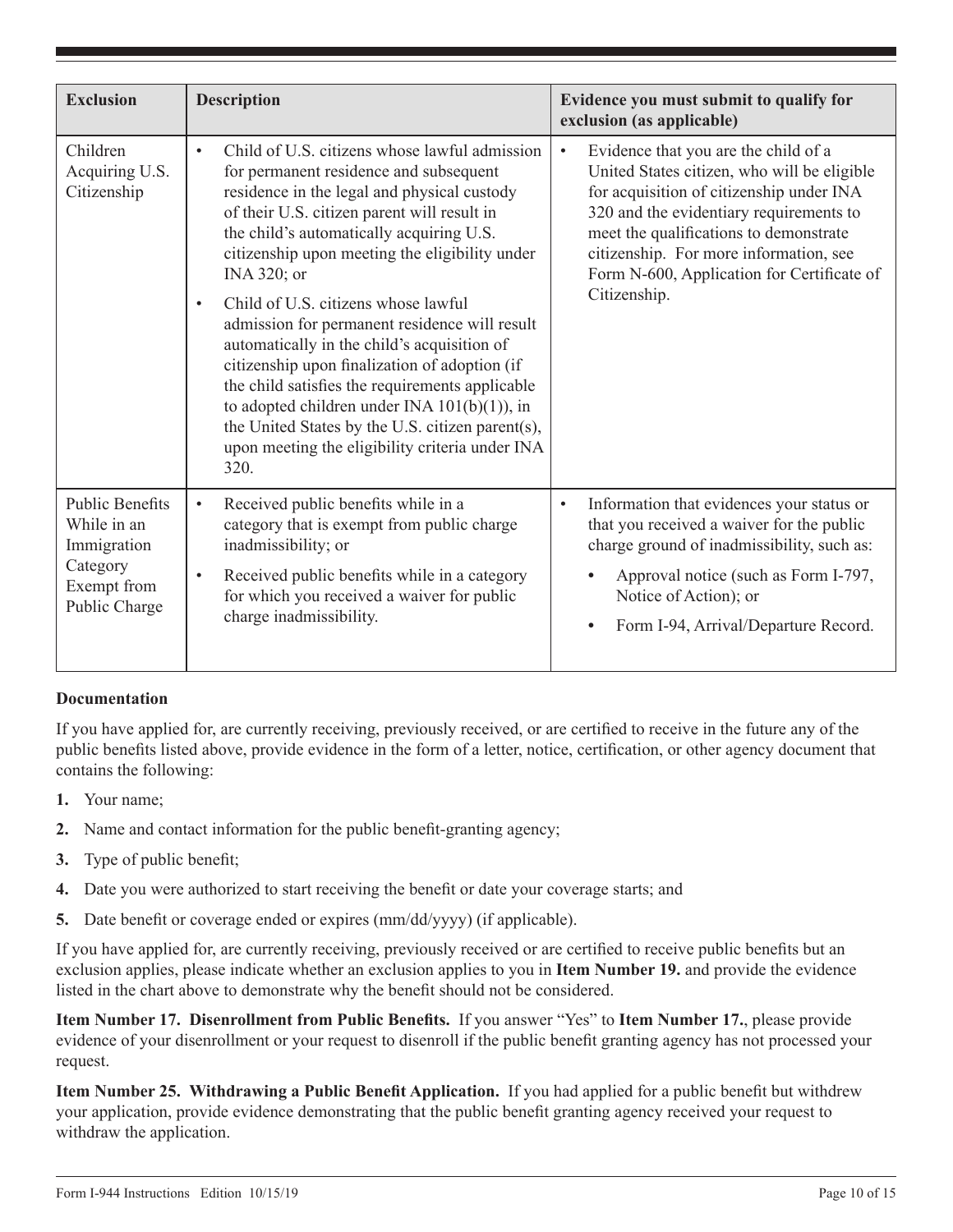You may also submit evidence from a federal, state, local, or tribal agency administering a public benefit that shows that you do not qualify or would not qualify for such public benefit by virtue of, for instance, your annual gross household income or your prospective immigration status.

**Item Number 26. Applications for or Receipt of Immigration Fee Waivers.** Indicate whether or not you have ever applied for or received a fee waiver when applying for an immigration benefit. If you answered "Yes," list when you received the fee waiver, the type of immigration benefit for which you applied, and the receipt number for the application or petition for which the fee was waived.

If you need extra space to complete this section, use the space provided in **Part 9. Additional Information**. You may also use this section to explain the circumstances that caused you to apply for a fee waiver and if those circumstances have changed. If those circumstances have changed, please provide any documents you may have to support your explanations.

## **Part 4. Your Education and Skills**

USCIS will review employment and unemployment information you provide on your Form I-485. Please see the Form I-485 and Instructions for additional information. If you are currently unemployed because you are the primary caretaker of a child or elderly or disabled individual, which has limited your ability to work, provide a statement in **Part 9. Additional Information**. In addition, provide any documentation establishing you are the primary caretaker (for example legal guardianship court order), that an individual resides in your household, and the individual's age and/or the individual's medical condition (if applicable).

**Item Number 1. Form I-140 Approval.** Indicate whether you have an approved Form I-140. If you answered "Yes," skip this Part and proceed to **Part 5.** If you answered "No," proceed to **Item Number 2.**

**Item Numbers 2. and 3.** Indicate whether or not you have graduated high school or earned an equivalent of a high school diploma or whether you have a higher degree. If you did not graduate high school, list the highest grade completed. Also, list all educational programs you attended in the space provided, such as high school, college, or other higher education. Provide the name of the program or school, the degree or certificate received, if any, the field of study, and the start and end dates. Enter your degree program start date and end date in mm/dd/yyyy format. If your degree program does not start and end on a specific day (i.e. "dd"), provide your best estimate of the day. If it is available, you must provide evidence of any degrees or certifications received, such as transcripts, diplomas, degrees, and trade profession certificates or equivalent (if this evidence is unavailable, you should provide an explanation and, if possible, evidence of unavailability such as a letter from the issuing institution). Foreign education should include an evaluation of equivalency to education or degrees acquired at accredited colleges, universities, or educational institutions in the United States. For a list of organizations that provide equivalency evaluation, see the National Association of Credential Evaluation Services (NACES), at **http://www.naces.org/members.htm**.

**Item Number 4. Occupational Skills.** List any relevant occupational skills, including any certifications and licenses, when these were obtained, who issued the certification or license, license numbers, and expiration/renewal date. This includes but is not limited to workforce skills, training, licenses for specific occupations or professions, and certificates documenting mastery or apprenticeships in skilled trades or professions. If it is available, you must provide evidence of any training, licenses for specific occupations or professions, and certificates documenting mastery or apprenticeships in skilled trades or professions (if this evidence is unavailable, you should provide an explanation and, if possible, evidence of unavailability such as a letter from the issuing institution).

**Item Number 5. English and Other Language Skills.** Provide information on certifications or courses in English and other languages in addition to English. Provide any evidence of language certifications, including any language or literacy classes you took or are currently taking, or other evidence of proficiency. Native English speakers, or other language if applicable, must provide documentation of language proficiency including language certifications. Evidence of language certification may include high school diplomas and college degrees showing that the native language was studied for credit.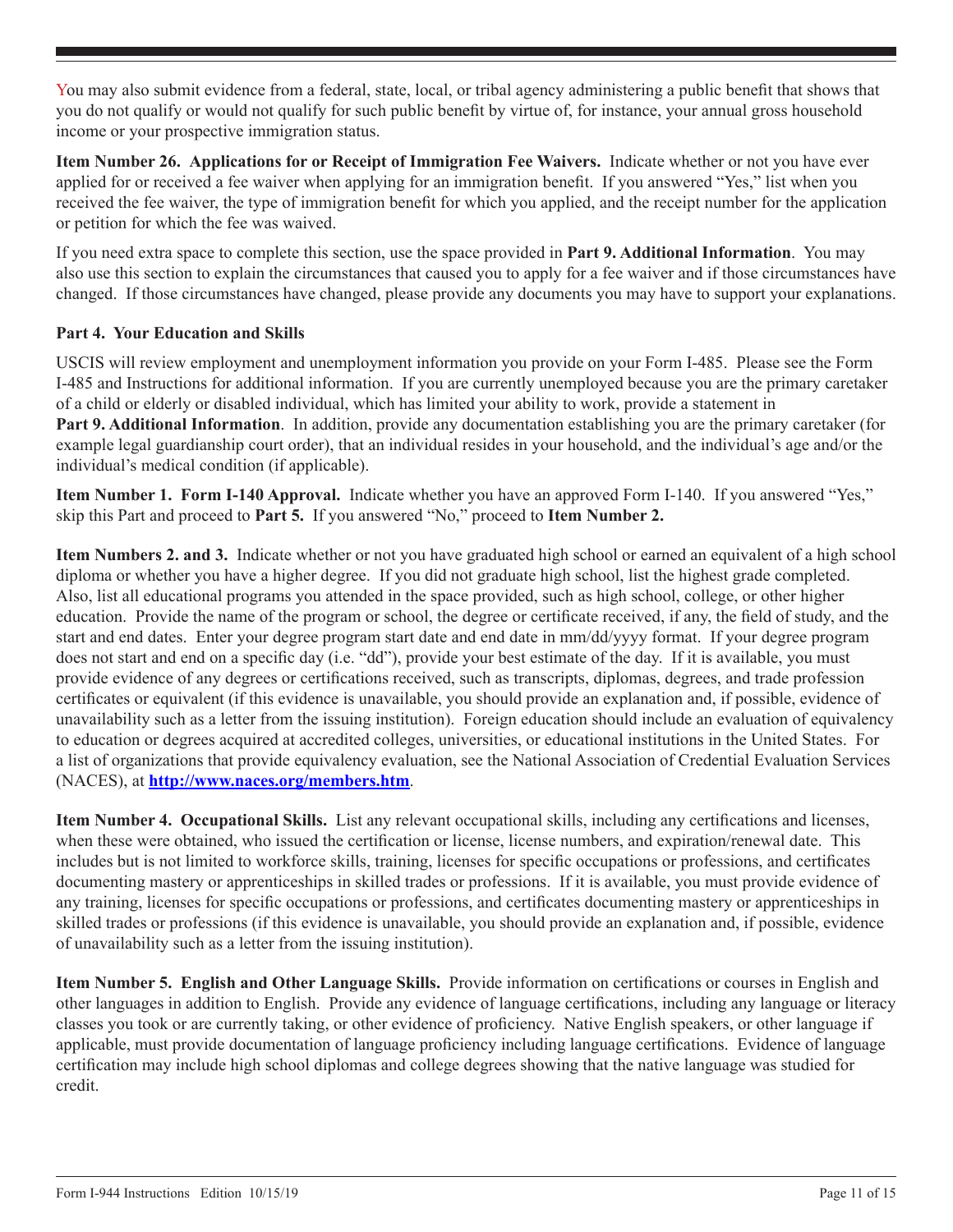**Item Number 6. Retirement.** Indicate whether or not you are retired and provide the date of retirement, if applicable. If you have not already provided the information in **Part 3. Item Number 9.**, provide evidence of income from pensions, social security or other retirement benefits.

#### **Part 5. Declarant's Statement, Contact Information, Certification, and Signature**

**Item Numbers 1.** - **6.** Select the appropriate box to indicate whether you read this declaration yourself or whether you had an interpreter assist you. If someone assisted you in completing the declaration, select the box indicating that you used a preparer. Further, you must sign and date your declaration and provide your daytime telephone number, mobile telephone number (if any), and email address (if any). Every declaration **MUST** contain the signature of the declarant (or parent or legal guardian, if applicable). A stamped or typewritten name in place of a signature is not acceptable.

## **Part 6. Interpreter's Contact Information, Certification, and Signature**

**Item Numbers 1.** - **7.** If you used anyone as an interpreter to read the Instructions and questions on this declaration to you in a language in which you are fluent, the interpreter must fill out this section; provide his or her name, the name and address of his or her business or organization (if any), his or her daytime telephone number, his or her mobile telephone number (if any), and his or her email address (if any). The interpreter must sign and date the declaration.

#### **Part 7. Contact Information, Declaration, and Signature of the Individual Preparing this Declaration, if Other Than the Declarant**

**Item Numbers 1.** - **8.** This section must contain the signature of the individual who completed your declaration, if other than you, the declarant. If the same individual acted as your interpreter **and** your preparer, that person should complete both **Part 6.** and **Part 7.** If the individual who completed this declaration is associated with a business or organization, that person should complete the business or organization name and address information. Anyone who helped you complete this declaration **MUST** sign and date the declaration. A stamped or typewritten name in place of a signature is not acceptable. If the individual who helped you prepare your declaration is an attorney or accredited representative, he or she may also need to submit a completed Form G-28, Notice of Entry of Appearance as Attorney or Accredited Representative, along with your declaration.

#### **Part 8. Signature at Interview**

**Do not** complete this part. The USCIS Officer will ask you to complete this part at your interview.

#### **Part 9. Additional Information**

**Item Numbers 1.** - **6.** If you need extra space to provide any additional information within this declaration, use the space provided in **Part 9. Additional Information**. If you need more space than what is provided in **Part 9.**, you may make copies of **Part 9.** to complete and file with your declaration or attach a separate sheet of paper. Type or print your name and A-Number (if any) at the top of each sheet; indicate the **Page Number**, **Part Number**, and **Item Number** to which your answer refers; and sign and date each sheet.

# **We recommend that you print or save a copy of your completed declaration to review in the future and for your records.**

## **What Evidence Must You Submit?**

You must submit all initial evidence requested in these Instructions with your Form I-944. If you fail to submit required evidence, your application may be rejected or denied in accordance with 8 CFR 103.2(a) and (b)(1) and these Instructions.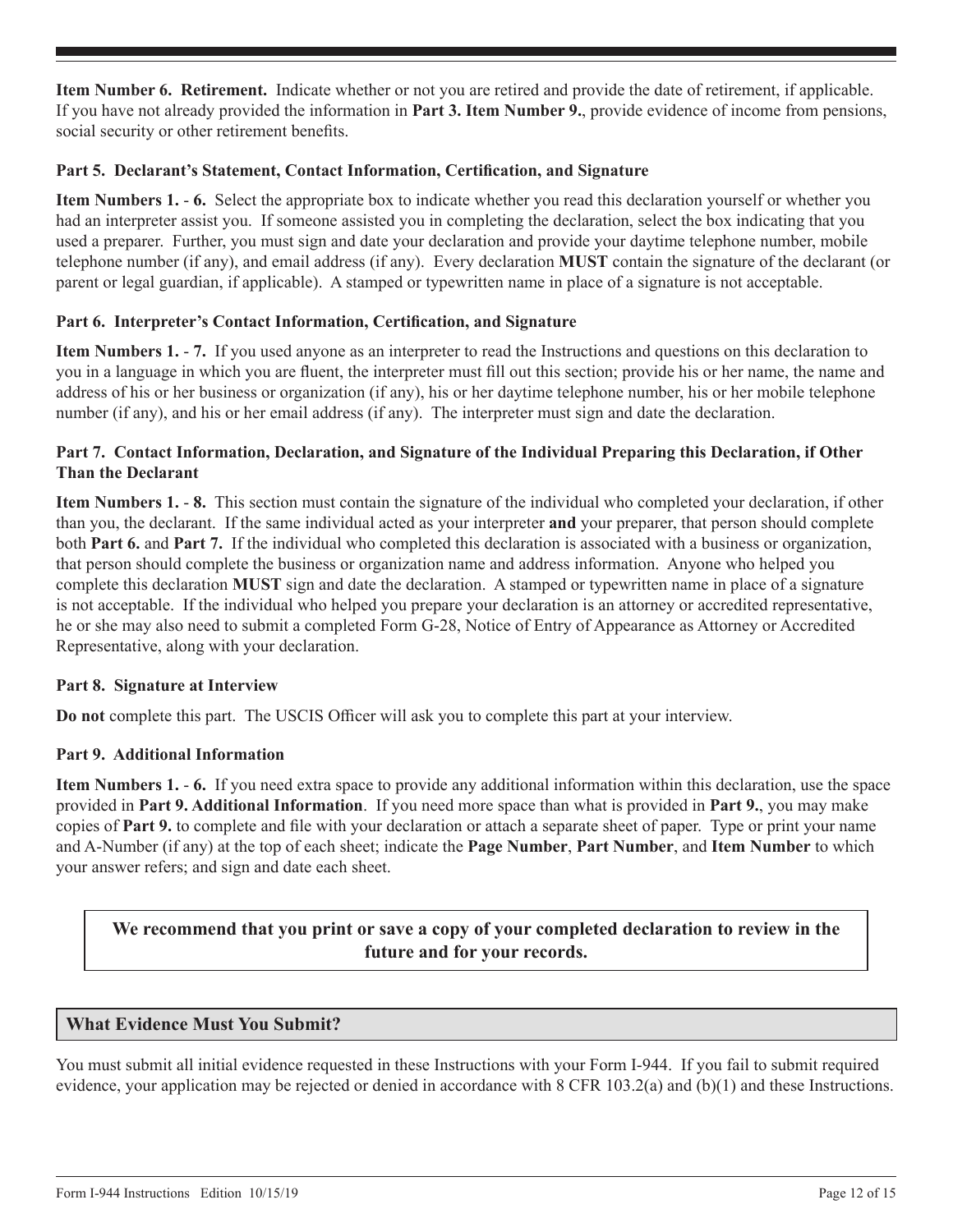## **What Is the Filing Fee?**

There is currently no filing fee for Form I-944.

#### **Filing Form I-944 With Form I-485**

Submit Form I-944 at the same time you submit Form I-485.

#### **Where To File?**

Please see our website at **www.uscis.gov/I-944** or visit the USCIS Contact Center at **www.uscis.gov/contactcenter** to connect with a USCIS representative for the most current information about where to file this declaration.

If you are in proceedings in Immigration Court (that is, if you have been served with Form I-221, Order to Show Cause and Notice of Hearing; Form I-122, Notice to Applicant for Admission Detained for Hearing Before an Immigration Judge; Form I-862, Notice to Appear; or Form I-863, Notice of Referral to Immigration Judge, that DHS filed with the Immigration Court), you should file this declaration with the appropriate Immigration Court.

The DHS attorney will provide you with Pre-Order Filing Instructions regarding background and security investigations. You must also submit a copy to USCIS. Please see our website at **www.uscis.gov/laws/immigration-benefits-eoir-removal-proceedings** or call our National Contact Center for the most current information about where to file the copy of the application that you file with the Immigration Court.

#### **Address Change**

A declarant who is not a U.S. citizen must notify USCIS of his or her new address within 10 days of moving from his or her previous residence. For information on filing a change of address, go to the USCIS website at **www.uscis.gov/addresschange**.

If you are already in proceedings in Immigration Court, you must also notify the Immigration Court on EOIR Form 33/IC, Alien's Change of Address Form/Immigration Court, of any changes of address within five days of the change in address. The EOIR Form 33/IC is available on the EOIR website at **http://www.justice.gov/eoir/formslist.htm**.

**NOTE:** Do not submit a change of address request to the USCIS Lockbox facilities because the Lockbox does not process change of address requests.

#### **Processing Information**

You must be physically present in the United States and provide a United States address to file this declaration. Your declaration will be rejected if it is not signed. You may fix the problem and resubmit Form I-944. Form I-944 is not considered properly filed until it is accepted.

**Initial Processing.** Once your declaration is accepted, it will be checked for completeness. If you do not completely fill out this declaration, you will not establish a basis for your eligibility and your declaration may be rejected or denied.

**Requests for More Information.** USCIS may request that you provide more information or evidence to support your declaration. We may also request that you provide the originals of any copies you submit. If we request an original document from you, it will be returned to you after USCIS determines it no longer needs your original.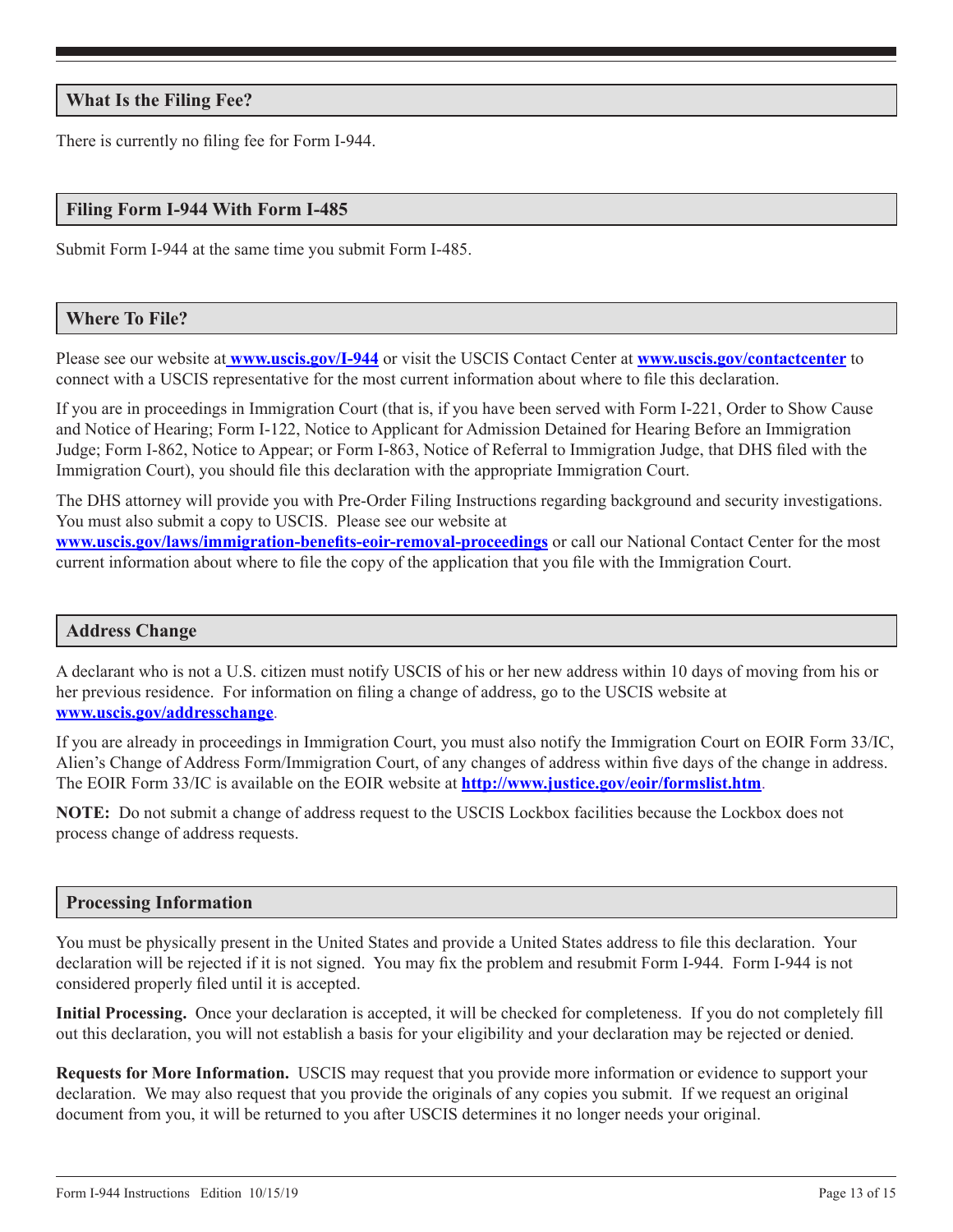**Requests for Interview.** We may request that you appear at a USCIS office for an interview based on your declaration. At the time of any interview or other appearance at a USCIS office, we may require that you provide your biometrics to verify your identity and/or update background and security checks.

**For hearings before the Immigration Court:** Interpreters are provided, at the government's expense, to individuals whose comprehension of the English language is inadequate to fully understand and participate in removal proceedings. In general, the Immigration Court endeavors to accommodate the language needs of all respondents and witnesses. The Immigration Court will arrange for an interpreter both during the individual calendar hearing and, if necessary, the master calendar hearing. The Immigration Court is also committed to addressing the needs of individuals with disabilities and/or impairments. If your case is pending before the Immigration Court, you should notify the court of any such need before your first hearing with an immigration judge. The Immigration Court considers all requests to address such needs on a case-by-case basis.

## **USCIS Forms and Information**

To ensure you are using the latest version of this declaration, visit the USCIS website at **www.uscis.gov** where you can obtain the latest USCIS forms and immigration-related information.

Instead of waiting in line for assistance at your local USCIS office, you can schedule an appointment online at **www.uscis.gov**. Select "Make an Appointment" and follow the screen prompts to set up your appointment. Once you finish scheduling an appointment, the system will generate an appointment notice for you.

## **Penalties**

If you knowingly and willfully falsify or conceal a material fact or submit a false document with your Form I-944, we will deny your Form I-944 and may deny any other immigration benefit. In addition, you will face severe penalties provided by law and may be subject to criminal prosecution.

# **USCIS Compliance Review and Monitoring**

By signing this declaration, you have stated under penalty of perjury (28 USC section 1746) that all information and documentation submitted with this declaration are complete, true, and correct. You also authorize the release of any information from your records that USCIS may need to determine your eligibility for the immigration benefit you are seeking and consent to USCIS verifying such information.

DHS has the authority to verify any information you submit to establish eligibility for the immigration benefit you are seeking at any time. USCIS' legal authority to verify this information is in 8 U.S.C. sections 1103, 1155, and 1184, and 8 CFR Parts 103, 204, 205, and 214. To ensure compliance with applicable laws and authorities, USCIS may verify information before or after your case is decided.

Agency verification methods may include, but are not limited to: review of public records and information; contact through written correspondence, the Internet, facsimile, other electronic transmission, or telephone; unannounced physical site inspections of residences and locations of employment; and interviews. USCIS will use information obtained through verification to assess your compliance with the laws and to determine your eligibility for an immigration benefit.

Subject to the restrictions under 8 CFR 103.2(b)(16), USCIS will provide you with an opportunity to address any adverse or derogatory information that may result from a USCIS compliance review, verification, or site visit after a formal decision is made on your case or after the agency has initiated an adverse action which may result in revocation or termination of an approval.